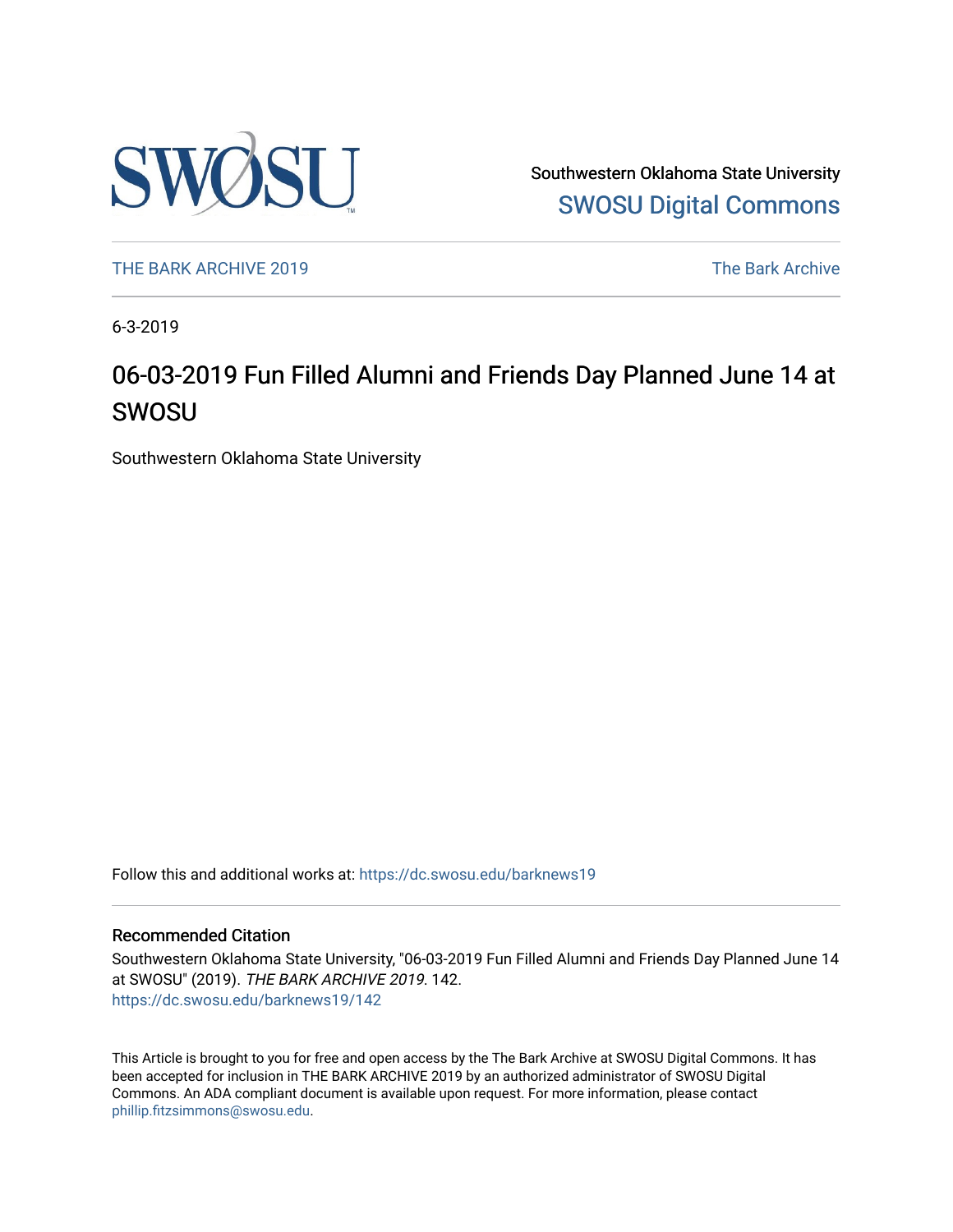



# **Fun Filled Alumni and Friends Day Planned June 14 at SWOSU**

A fun-filled alumni and friends day is planned Friday, June 14, at Southwestern Oklahoma State University in Weatherford.

All alumni and friends are invited to participate in the busy day of activities.

A golf tournament, tour of a private car collection, summer picnic, car cruise and happy hour are planned for June 14.

The golf tourney is a four-person scramble at the Prairie West Golf Course in Weatherford. Start time is 8 a.m. Cost is \$100 per player and the fee includes a lunch following the round of golf.

The tour of Arden Dorney's private car collection will be held at 3 p.m. with alumni and friends meeting at the Burton House on the SWOSU campus and car-pooling to the location near Weatherford.

The summer picnic will be held at the Burton House lawn, beginning at 6 p.m. Food and drinks will be provided. The picnic is being held in conjunction with the Weatherford Area Chamber of Commerce Car Cruise that will start at 7:30 p.m. and motor past the picnic.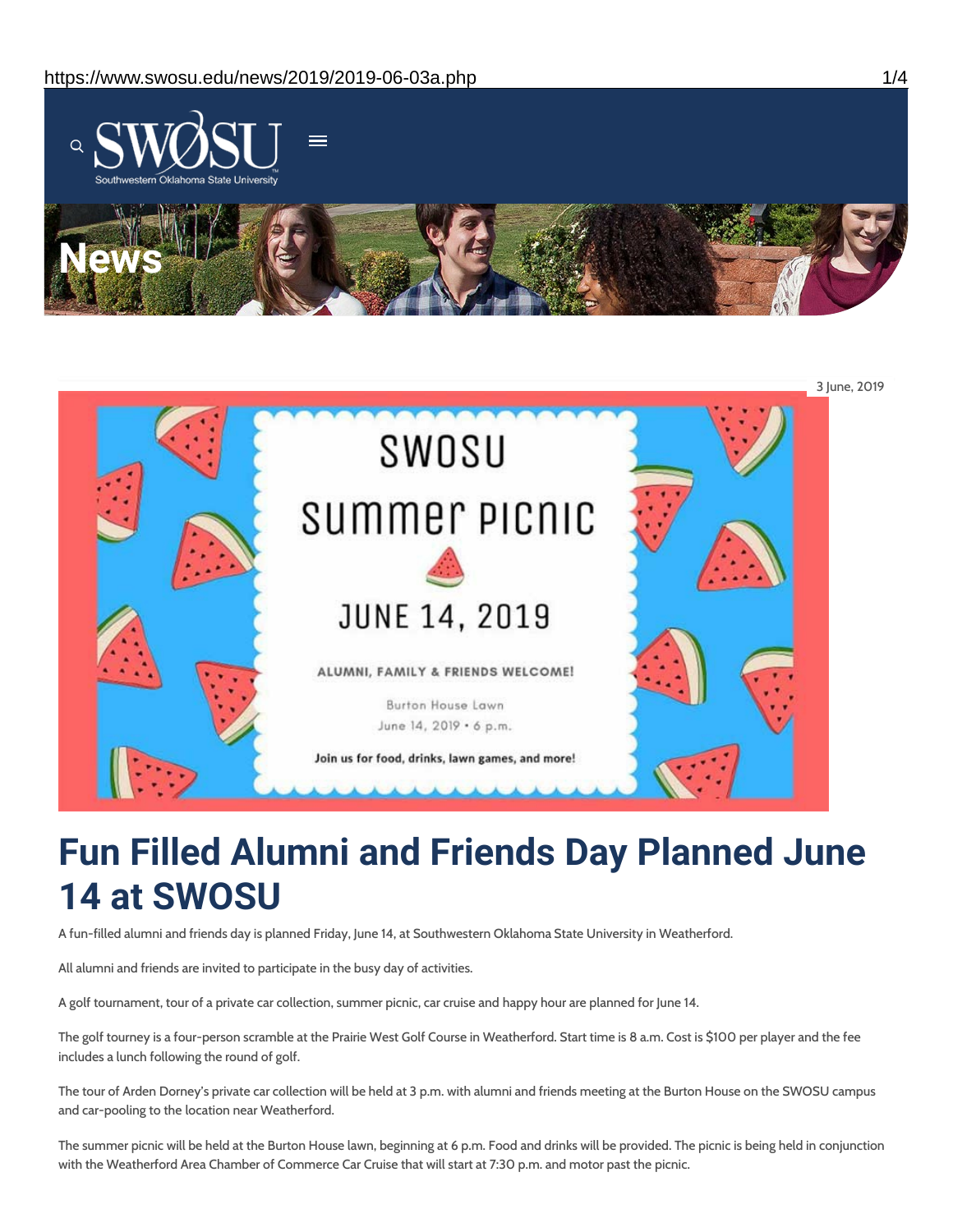#### https://www.swosu.edu/news/2019/2019-06-03a.php 2/4

At 9 p.m., alumni and friends will gather for happy hour at the Lobby Lounge, located at the Best Western Hotel in Weatherford.

For additional information and to register for the events, contact the SWOSU Foundation and Alumni Office at 580.774.3267.

| Academics                | D |
|--------------------------|---|
| Administration           | D |
| Alumni and Foundation    | D |
| Community                | D |
| Events                   | D |
| <b>Faculty and Staff</b> | D |
| Miscellaneous            | D |
| Sayre                    | D |
| <b>Students</b>          | D |
|                          |   |

| <b>Archive Links</b> |   |
|----------------------|---|
| 2018                 | D |
| 2019                 | D |
| 2020                 | D |
| Archive              | D |



#### Weatherford Campus

100 Campus Drive Weatherford, OK 73096

Sayre Campus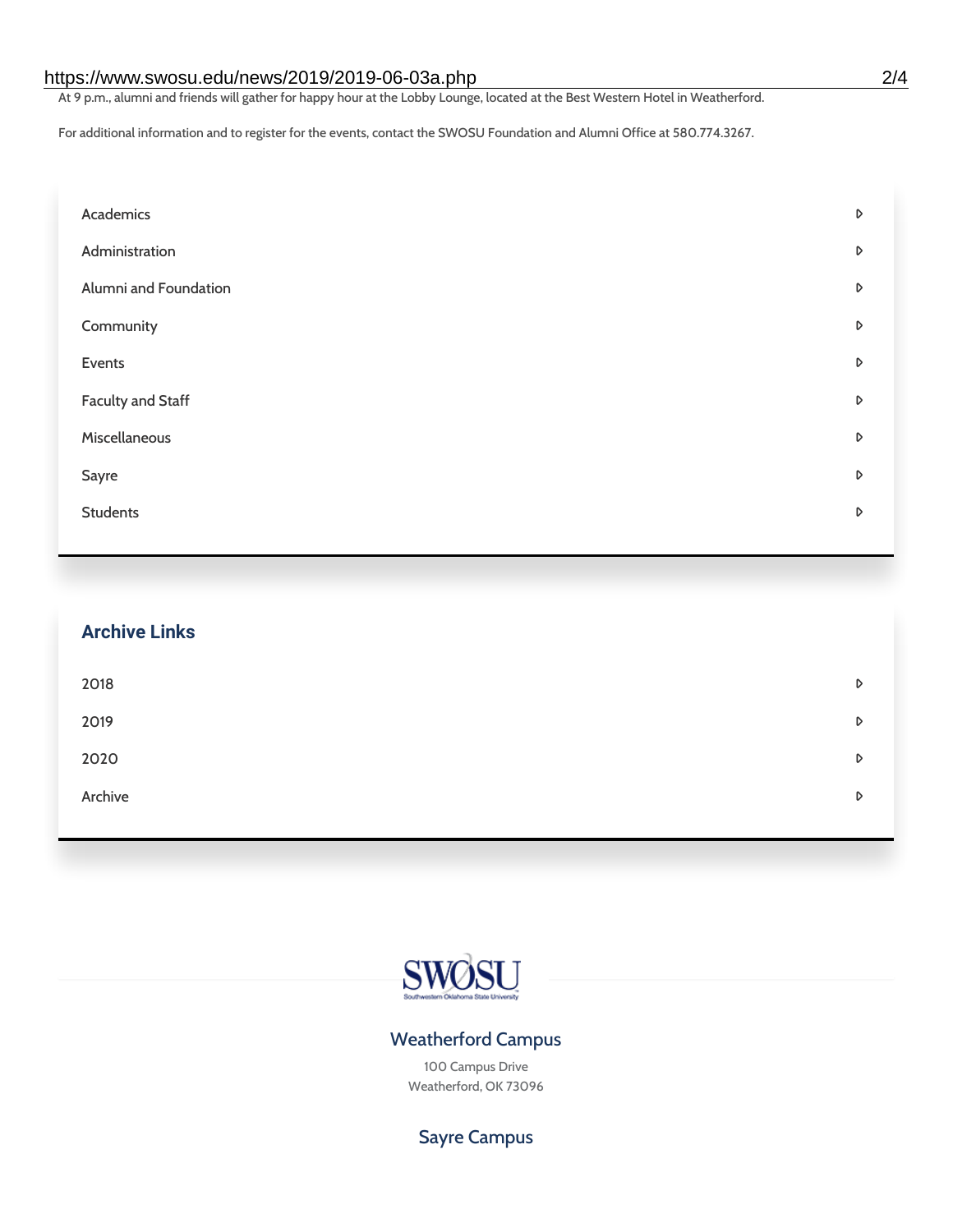409 E Mississippi Ave Sayre, OK 73662

### Connect to Us

fyom

Contact [Information](https://www.swosu.edu/about/contact.php)

[University/Facility](https://www.swosu.edu/about/operating-hours.php) Hours

[Campus](https://map.concept3d.com/?id=768#!ct/10964,10214,10213,10212,10205,10204,10203,10202,10136,10129,10128,0,31226,10130,10201,10641,0) Map

Give to [SWOSU](https://standingfirmly.com/donate)

Shop [SWOSU](https://shopswosu.merchorders.com/)



**[Directory](https://www.swosu.edu/directory/index.php)** [Calendar](https://eventpublisher.dudesolutions.com/swosu/) [Apply](https://www.swosu.edu/admissions/apply-to-swosu.php) [GoSWOSU](https://qlsso.quicklaunchsso.com/home/1267) [Jobs@SWOSU](https://swosu.csod.com/ux/ats/careersite/1/home?c=swosu)



Current [Students](https://bulldog.swosu.edu/index.php)

[Faculty](https://bulldog.swosu.edu/faculty-staff/index.php) and Staff

**Enrollment Management** [580.774.3782](tel:5807743782)

> **PR/Marketing** [580.774.3063](tel:5807743063)